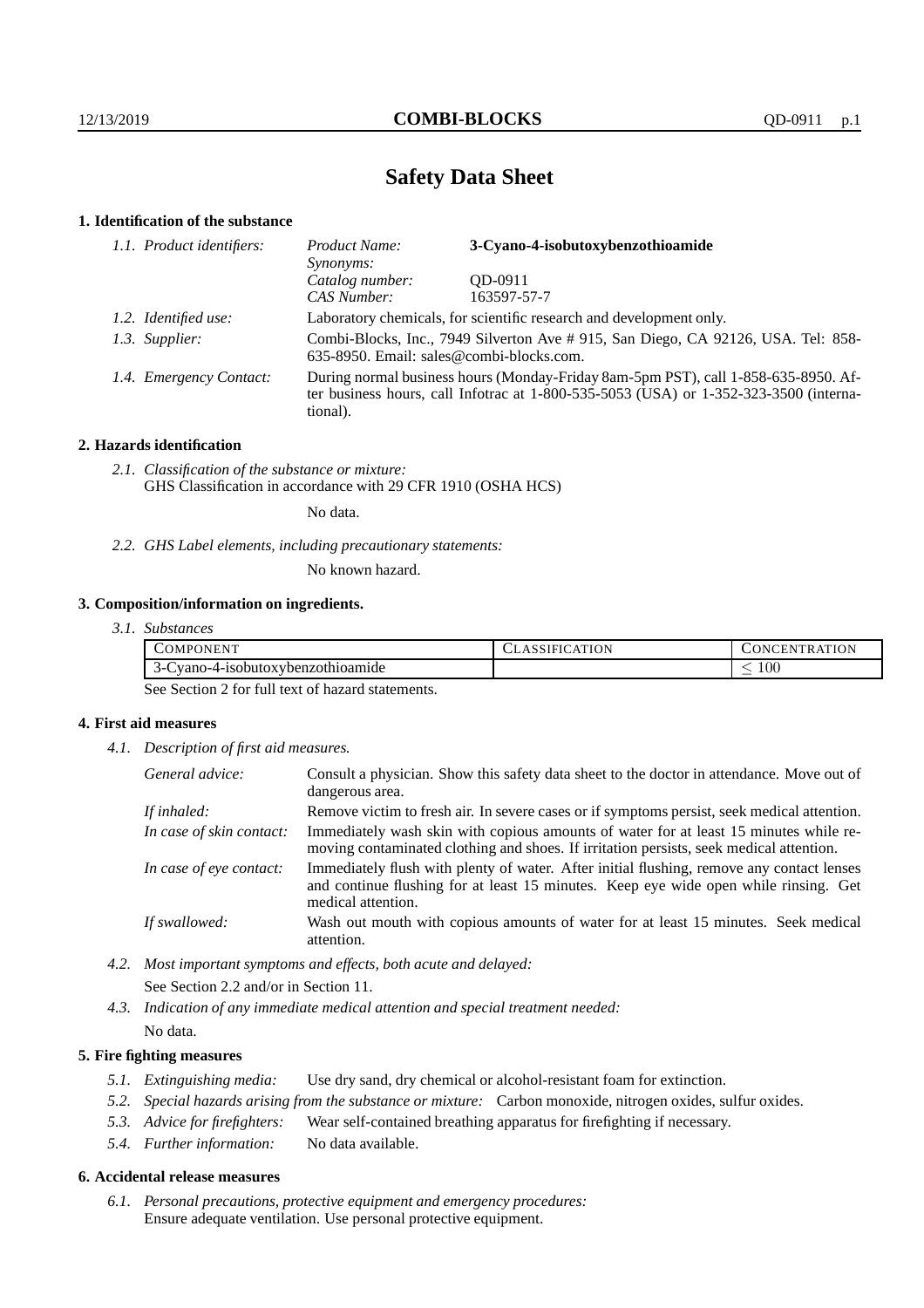| 6.2. Environmental precautions:                                                |                                                                                                    |                                                                                                                                                                                                                                                                                                                        |  |  |
|--------------------------------------------------------------------------------|----------------------------------------------------------------------------------------------------|------------------------------------------------------------------------------------------------------------------------------------------------------------------------------------------------------------------------------------------------------------------------------------------------------------------------|--|--|
|                                                                                | Should not be released into the environment. See Section 12 for additional ecological information. |                                                                                                                                                                                                                                                                                                                        |  |  |
| 6.3.                                                                           | Methods and materials for containment and cleaning up:                                             |                                                                                                                                                                                                                                                                                                                        |  |  |
| Sweep up or vacuum up spillage and collect in suitable container for disposal. |                                                                                                    |                                                                                                                                                                                                                                                                                                                        |  |  |
|                                                                                | 6.4. Reference to other sections:                                                                  |                                                                                                                                                                                                                                                                                                                        |  |  |
|                                                                                |                                                                                                    | Refer to protective measures listed in Sections 8 and 13.                                                                                                                                                                                                                                                              |  |  |
|                                                                                | 7. Handling and storage                                                                            |                                                                                                                                                                                                                                                                                                                        |  |  |
|                                                                                |                                                                                                    | 7.1. Precautions for safe handling: Avoid contact with skin and eyes. Avoid inhalation of vapour or mist. Keep away<br>from sources of ignition - No smoking. Take measures to prevent the build up of electro-<br>static charge. For precautions see section 2.2.                                                     |  |  |
| 7.2.                                                                           |                                                                                                    | Conditions for safe storage, including any incompatibilities: Keep container tightly closed in a dry and well-ventilated<br>place. Containers which are opened must be carefully resealed and kept upright to prevent<br>leakage.                                                                                      |  |  |
|                                                                                | 7.3. Specific end $use(s)$ :                                                                       | Laboratory chemicals, for scientific research and development only.                                                                                                                                                                                                                                                    |  |  |
|                                                                                | 8. Exposure Controls / Personal protection                                                         |                                                                                                                                                                                                                                                                                                                        |  |  |
|                                                                                | 8.1. Control parameters:                                                                           |                                                                                                                                                                                                                                                                                                                        |  |  |
|                                                                                |                                                                                                    | Components with workplace control parameters: Contains no substances with occupational exposure limit values.                                                                                                                                                                                                          |  |  |
|                                                                                | 8.2. Exposure controls:                                                                            |                                                                                                                                                                                                                                                                                                                        |  |  |
|                                                                                |                                                                                                    | Appropriate engineering controls: Ensure that eyewash stations and safety showers are close to the workstation<br>location. Ensure adequate ventilation, especially in confined areas.                                                                                                                                 |  |  |
|                                                                                | Personal protective equipment:                                                                     |                                                                                                                                                                                                                                                                                                                        |  |  |
|                                                                                | Eye/face protection:                                                                               | Wear appropriate protective eyeglasses or chemical safety goggles as described by OSHA's<br>eye and face protection regulations in 29 CFR 1910.133 or European Standard EN166.                                                                                                                                         |  |  |
|                                                                                | Skin protection:                                                                                   | Handle with gloves. Gloves must be inspected prior to use. Use proper glove removal<br>technique (without touching glove's outer surface) to avoid skin contact with this product.<br>Dispose of contaminated gloves after use in accordance with applicable laws and good<br>laboratory practices. Wash and dry hands |  |  |
|                                                                                | <b>Body Protection:</b>                                                                            | Complete suit protecting against chemicals, Flame retardant antistatic protective clothing.,<br>The type of protective equipment must be selected according to the concentration and<br>amount of the dangerous substance at the specific workplace.                                                                   |  |  |
|                                                                                | Respiratory protection:                                                                            |                                                                                                                                                                                                                                                                                                                        |  |  |

Control of environmental exposure: Prevent further leakage or spillage if safe to do so. Do not let product enter drains.

# **9. Physical and chemical properties**

*9.1. Information on basic physical and chemical properties*

| (a)                        | Appearance:                                   | No data  |
|----------------------------|-----------------------------------------------|----------|
| (b)                        | Odour:                                        | No data  |
| (c)                        | Odour Threshold:                              | No data  |
| (d)                        | $pH$ :                                        | No data  |
| (e)                        | Melting point/freezing point:                 | No date. |
| (f)                        | Initial boiling point and boiling range:      | No data  |
| (g)                        | Flash point:                                  | No data  |
| (h)                        | Evaporatoin rate:                             | No data  |
| (i)                        | Flammability (solid, gas):                    | No data  |
| (j)                        | Upper/lower flammability or explosive limits: | No data  |
| $\rm(k)$                   | Vapour pressure:                              | No data  |
| $\left( \mathrm{l}\right)$ | Vapour density:                               | No data  |
| (m)                        | Relative density:                             | No data  |
| (n)                        | Water solubility:                             | No data  |
| $\rm (o)$                  | Partition coefficient: n-octanol/water:       | No data  |
| (p)                        | Auto-ignition:                                | No data  |
| (q)                        | Decomposition temperature:                    | No data  |
| (r)                        | Viscosity:                                    | No data  |
| (s)                        | Explosive properties:                         | No data  |
| (t)                        | Oxidizing properties:                         | No data  |